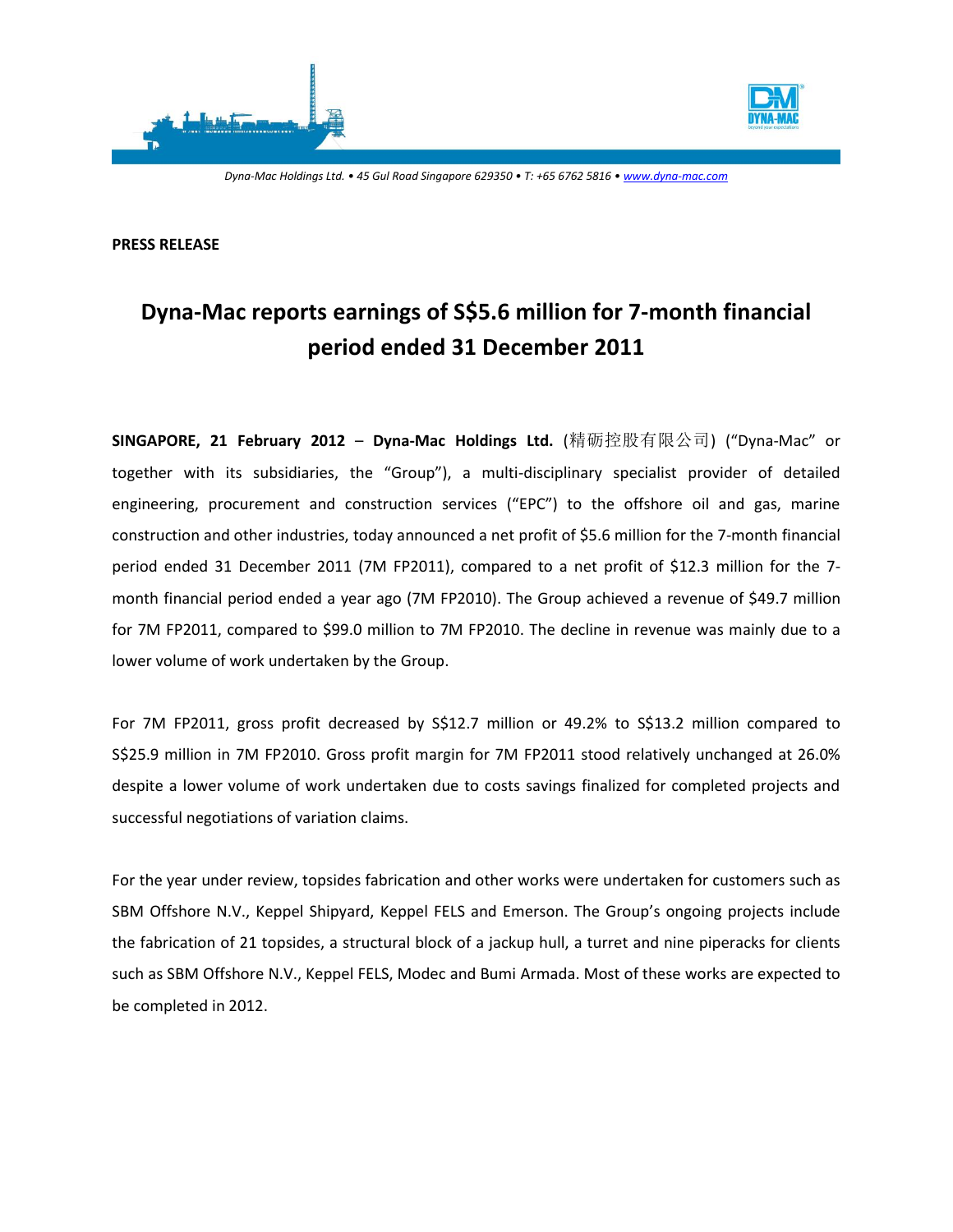Said Mr Desmond Lim Tze Jong (林智勇), Executive Chairman and CEO of the Group, "We will continue to execute on our strategy of organic expansion. Besides having a robust topside module tender book, we have also diversified into ad-hoc projects such as the fabrication of turret."

Based on this set of results, net asset value per share of the Group as at 31 December 2011 was 12.36 cents, compared to 13.75 cents as at the previous year ended 31 May 2011.

### **Order Book**

As at 21 Feb 2011, the Group's order book stands at approximately \$180 million and consists of existing and new projects. The majority of order book revenue will be recognized in financial year 2012.

## **Dividend**

The Group is proposing a final cash dividend of S\$0.005 per share for 7M FP2011, representing a dividend payout of 83%, which is subject to shareholders' approval at its forthcoming annual general meeting. For its financial year ended 31 May 2011, Dyna-Mac had paid out a final cash dividend of S\$0.02 per share, amounting to some S\$18.6 million, representing a payout of 62%.

### **Outlook and Strategy**

According to the IEA, global oil demand is expected to grow in the longer term – from 87m bbl/day in 2010, to 91m bbl/day by 2012, to 99m bbl/day in 2035. The November 2011 IMA Report also identified 210 planned floating production system in the global pipeline. This bodes well for the Group which continues to enjoy established relationships and a pipeline of enquiries from key customers such as SBM Offshore N.V., Modec, Bumi Armada and VWS Westgarth. We will continue to focus on growing our customer base and securing new projects.

Added Mr Lim, "Despite the lower volume of work undertaken by the Group in the last 7 months ended 31 December 2011, we were able to remain profitable. Our current order book, the bulk of which will be fulfilled in 2012, is healthy and we continue to receive enquiries from our clients as well as are actively bidding for projects in the market."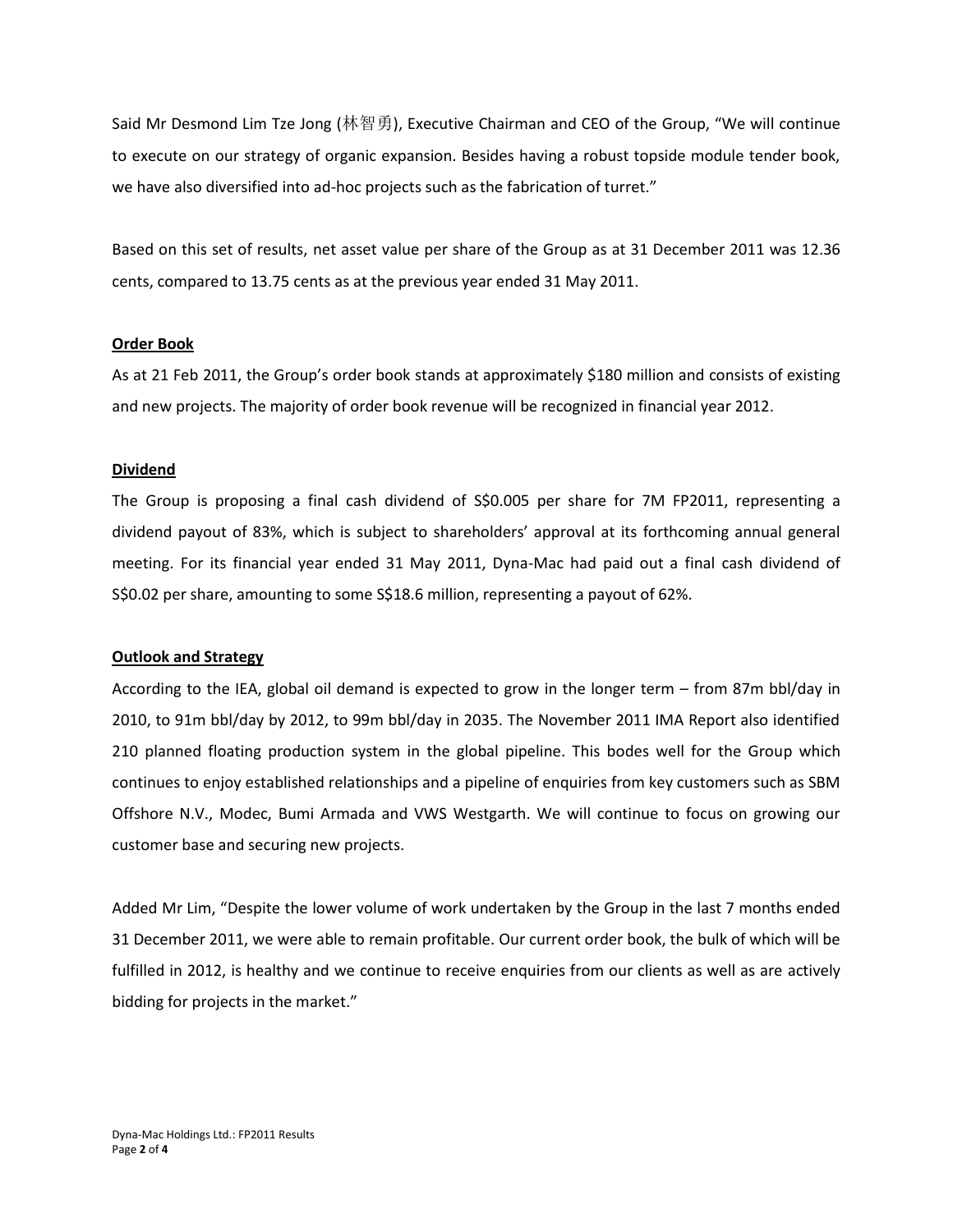## **About Dyna-Mac**

**Dyna-Mac Holdings Ltd.** (精砺控股有限公司) ("Dyna-Mac" or the "Group") is a multi-disciplinary specialist provider of detailed engineering, procurement and construction services ("EPC") to the offshore oil and gas, marine construction and other industries. The Group's customers are amongst the world's largest owners and operators of FPSOs/FSOs as well as multinational engineering companies in the marine and oil and gas industries.

The Group's principal business is in the fabrication and assembly of topside modules for floating, production, storage and offloading vessels ("FPSOs") and floating, storage and offloading vessels ("FSOs") in Singapore. On an ad hoc basis, the Group also undertakes general engineering and fabrication services for specialized structures for semi-submersibles and sub-sea products. Over the last 11 years, Dyna-Mac has established a reputation as a reliable specialist in this business and has successfully completed over 150 topside modules with the largest single module load out of 1,520 tons.

Located in Singapore, the Group's yard facilities have a combined gross land area of 140,300 square metres and a maximum annual fabrication capacity of approximately 25,000 tons. Its Main Yard has an uninterrupted waterfront shoreline, approximately 300 metres in length and a depth of up to nine metres, and a load-out bay integrated into the waterfront shoreline, with the capacity to load out heavy structures such as FPUs and topside modules of up to 27,000 tons onto carrier ships or barges.

### # # #

Collins Stewart Pte. Limited ("Collins Stewart") is the Issue Manager of the Group's Initial Public Offering. Collins Stewart, together with UOB Kay Hian Private Limited, are the Joint Underwriters and Joint Placement Agents of the Invitation.

**For more information, please contact:** August Consulting Tel: 65 6733 8873 Winston Choo[, winston@august.com.sg](mailto:winston@august.com.sg) Silvia Heng, [silvia@august.com.sg](mailto:silvia@august.com.sg) Boo Puay Yang, [puayyang@august.com.sg](mailto:puayyang@august.com.sg)